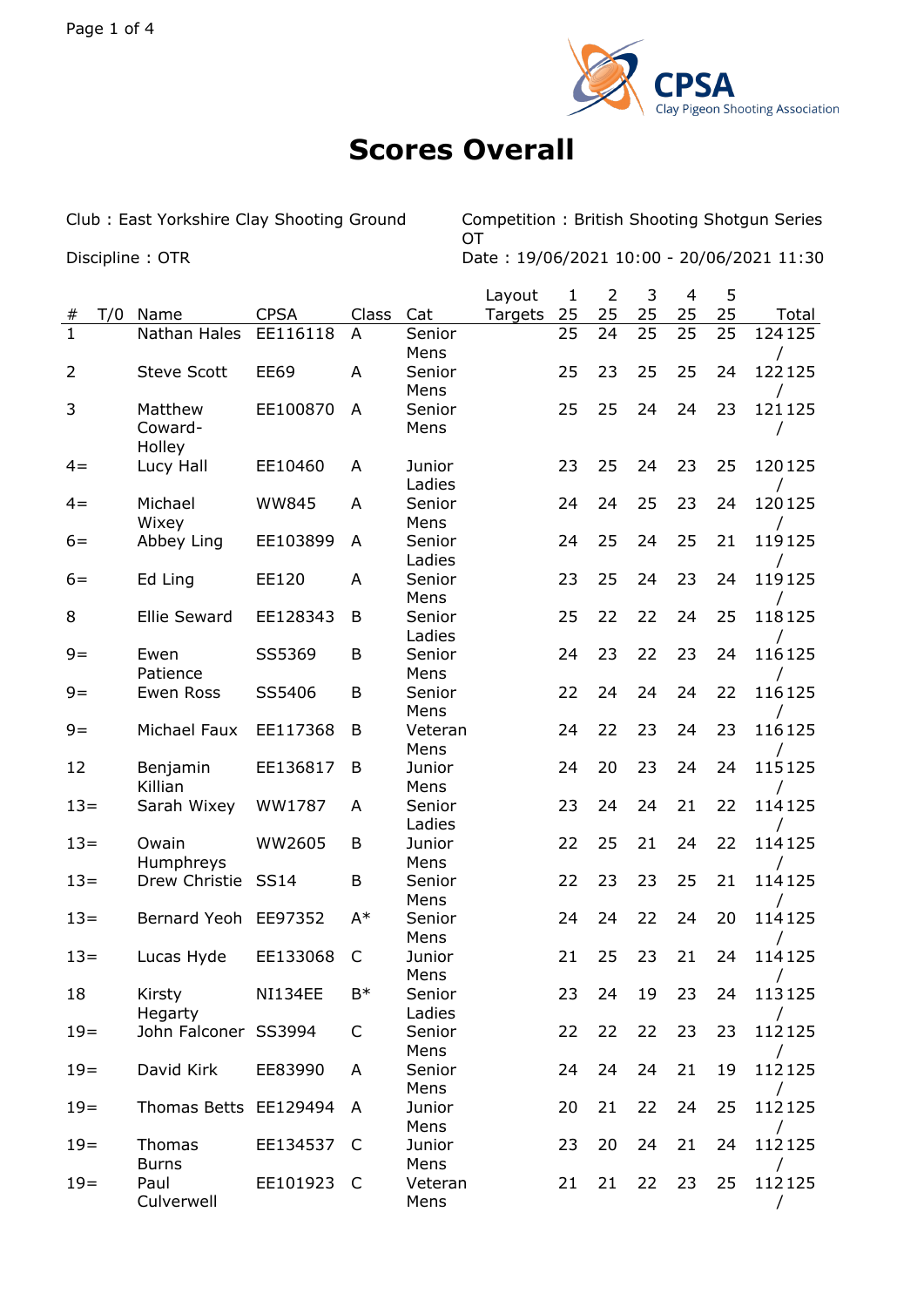

| $19=$  | Harry<br>Maunder            | EE130067 | B | Senior<br>Mens   | 24 | 22 | 24 | 24 | 18 | 112125 |
|--------|-----------------------------|----------|---|------------------|----|----|----|----|----|--------|
| $19=$  | Robert Shone                | WW2864   | C | Junior<br>Mens   | 22 | 25 | 22 | 24 | 19 | 112125 |
| $19=$  | David<br>O'Donnell          | EE116985 | B | Senior<br>Mens   | 21 | 22 | 23 | 23 | 23 | 112125 |
| $27 =$ | Lewis Owen                  | WW2553   | A | Senior<br>Mens   | 23 | 22 | 23 | 20 | 23 | 111125 |
| $27 =$ | Ruben<br>Bowyer             | EE133887 | C | Junior<br>Mens   | 23 | 23 | 21 | 20 | 24 | 111125 |
| $27 =$ | Ian Peel                    | EE2002   | A | Veteran<br>Mens  | 23 | 19 | 25 | 21 | 23 | 111125 |
| $27 =$ | Mark Shaw                   | EE112191 | A | Senior<br>Mens   | 23 | 22 | 22 | 23 | 21 | 111125 |
| $31 =$ | Charlotte<br>Hollands       | EE98398  | B | Senior<br>Ladies | 21 | 21 | 22 | 22 | 24 | 110125 |
| $31 =$ | Dean Molnar                 | EE140592 | C | Senior<br>Mens   | 22 | 21 | 23 | 22 | 22 | 110125 |
| $31 =$ | Jake Janes                  | EE127334 | B | Senior<br>Mens   | 24 | 23 | 19 | 21 | 23 | 110125 |
| $31 =$ | Daniel<br>Campey            | EE130290 | B | Senior<br>Mens   | 21 | 22 | 22 | 23 | 22 | 110125 |
| $31 =$ | Keith Ritchie               | EE126380 | B | Senior<br>Mens   | 22 | 23 | 19 | 23 | 23 | 110125 |
| $31 =$ | Theo Ling                   | EE121186 | A | Junior<br>Mens   | 22 | 21 | 20 | 22 | 25 | 110125 |
| $31 =$ | Charlie<br>Madden           | EE135871 | C | Junior<br>Mens   | 22 | 22 | 22 | 22 | 22 | 110125 |
| $38 =$ | Madeleine<br>Purser         | EE134523 | C | Junior<br>Ladies | 22 | 21 | 22 | 22 | 22 | 109125 |
| $38 =$ | Georgina<br>Roberts         | WW2469   | B | Senior<br>Ladies | 22 | 22 | 22 | 22 | 21 | 109125 |
| $38 =$ | Maciej<br><b>Bilkiewicz</b> | EE125524 | B | Senior<br>Mens   | 23 | 20 | 22 | 21 | 23 | 109125 |
| $38 =$ | Mark<br>Robinson            | EE123755 | B | Senior<br>Mens   | 19 | 23 | 24 | 21 | 22 | 109125 |
| $42 =$ | Harry<br>Poolman            | EE141980 | D | Junior<br>Mens   | 19 | 24 | 21 | 23 | 21 | 108125 |
| $42 =$ | Michael<br>Bovingdon        | EE126458 | B | Senior<br>Mens   | 20 | 22 | 23 | 22 | 21 | 108125 |
| $44 =$ | Mark Lilly                  | EE52163  | C | Veteran<br>Mens  | 21 | 23 | 21 | 22 | 20 | 107125 |
| $44 =$ | Aaron<br>Heading            | EE93888  | A | Senior<br>Mens   | 19 | 22 | 22 | 23 | 21 | 107125 |
| $44 =$ | David Craig                 | EE132521 | B | Junior<br>Mens   | 23 | 24 | 21 | 19 | 20 | 107125 |
| $47=$  | Sharon Niven SS3615         |          | C | Senior<br>Ladies | 21 | 22 | 22 | 19 | 22 | 106125 |
| $47=$  | Paul Jenkins                | EE64094  | B | Veteran<br>Mens  | 21 | 23 | 21 | 21 | 20 | 106125 |
| $47=$  | Mathew Paley EE139723       |          | C | Junior<br>Mens   | 20 | 19 | 21 | 23 | 23 | 106125 |
| $47=$  | Nigel Watson                | EE93403  | C | Veteran<br>Mens  | 19 | 23 | 18 | 23 | 23 | 106125 |
| $51 =$ | Lewis Kirk                  | EE140542 | D | Junior<br>Mens   | 25 | 17 | 18 | 23 | 22 | 105125 |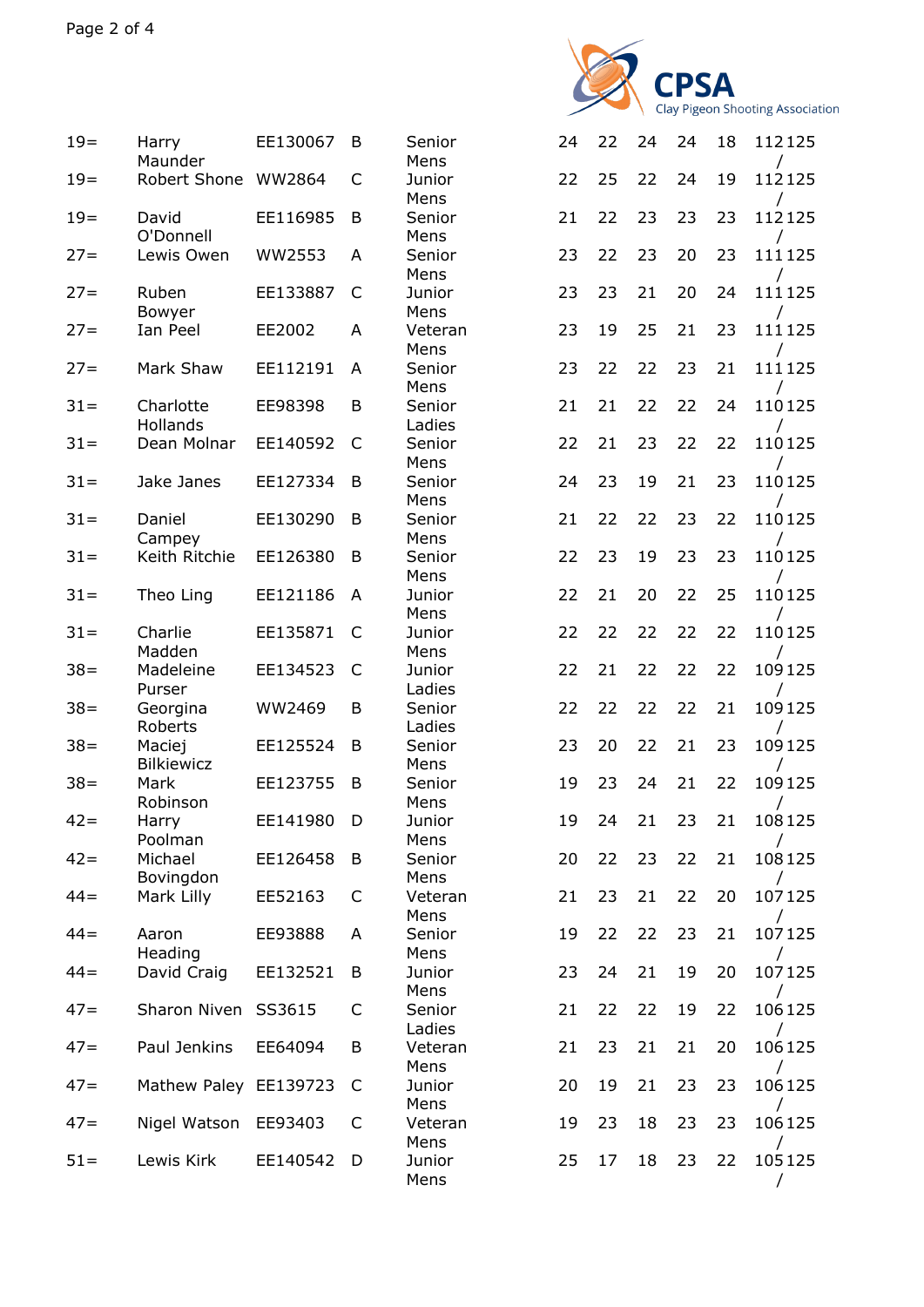

| $51 =$ | <b>Richard Fox</b>               | EE117802     | C              | Veteran<br>Mens      | 22 | 18 | 23 | 20 | 22 | 105125      |
|--------|----------------------------------|--------------|----------------|----------------------|----|----|----|----|----|-------------|
| $51 =$ | Roger<br>Westaway                | EE7462       | B              | SuperVeteran<br>Mens | 24 | 19 | 22 | 23 | 17 | 105125      |
| $51 =$ | Robert Wick                      | EE34535      | C              | Senior<br>Mens       | 21 | 22 | 20 | 21 | 21 | 105125      |
| $55 =$ | Rod Gould                        | EE95538      | A              | Senior<br>Mens       | 20 | 19 | 20 | 22 | 23 | 104125      |
| $55=$  | <b>Nicholas</b><br>Harris        | EE68373      | B              | Veteran<br>Mens      | 20 | 22 | 19 | 22 | 21 | 104125      |
| $57 =$ | William<br>Taylor                | EE140455     | D              | Junior<br>Mens       | 22 | 18 | 24 | 20 | 19 | 103125      |
| $57 =$ | Mr JA Parker                     | EE3920       | D              | SuperVeteran<br>Mens | 24 | 22 | 19 | 17 | 21 | 103125      |
| 59     | Elise Dixon                      | EE134946     | D              | Junior<br>Ladies     | 24 | 20 | 17 | 20 | 21 | 102125      |
| $60 =$ | Gareth<br>Roberts                | <b>WW448</b> | C              | SuperVeteran<br>Mens | 21 | 17 | 20 | 22 | 21 | 101125      |
| $60 =$ | Quaysoor<br>Miah                 | EE117424     | C              | Senior<br>Mens       | 22 | 21 | 19 | 18 | 21 | 101125      |
| $60 =$ | Reg Toms                         | EE3253       | B              | SuperVeteran<br>Mens | 23 | 22 | 15 | 20 | 21 | 101125      |
| $60 =$ | Christopher<br>McReynolds        | EE125309     | C              | Senior<br>Mens       | 21 | 17 | 22 | 20 | 21 | 101125      |
| $64=$  | Jessica<br>Hayward               | EE129464     | B              | Senior<br>Ladies     | 20 | 23 | 19 | 20 | 18 | 100125      |
| $64=$  | Fin Davies-<br>Hedges            | EE143817     | D              | Junior<br>Mens       | 19 | 19 | 22 | 21 | 19 | 100125      |
| $64=$  | Howard<br>Beaumont               | EE88570      | B              | Veteran<br>Mens      | 17 | 21 | 21 | 21 | 20 | 100125      |
| $64=$  | Anthony<br>Paley                 | EE86856      | C              | Senior<br>Mens       | 18 | 23 | 15 | 22 | 22 | 100125      |
| $68 =$ | Rachel Carrie                    | EE122119     | D              | Senior<br>Ladies     | 18 | 19 | 23 | 20 | 19 | 99 / 125    |
| $68 =$ | Jacquelyn<br>Lewis               | WW171        | C              | Senior<br>Ladies     | 20 | 20 | 19 | 18 | 22 | 99 / 125    |
| $68 =$ | Hollie<br>Lumsden                | EE30474      | D              | Junior<br>Ladies     | 16 | 21 | 19 | 20 | 23 | 99 / 125    |
| $68 =$ | Robert Lewis                     | EE141952     | D              | Junior<br>Mens       | 20 | 20 | 20 | 19 | 20 | 99 / 125    |
| $72 =$ | Leah Southall                    | EE132717     | $\mathsf{C}^*$ | Junior<br>Ladies     | 20 | 19 | 20 | 20 | 19 | 98 / 125    |
| $72 =$ | Keith White                      | EE130335     | C              | Senior<br>Mens       | 19 | 20 | 20 | 20 | 19 | 98/125      |
| $72 =$ | Steve Ling                       | EE31535      | B              | SuperVeteran<br>Mens | 20 | 14 | 23 | 19 |    | 22 98 / 125 |
| $72 =$ | Clementine<br>Kermode-<br>Clague | IM41         | $C^*$          | Senior<br>Ladies     | 17 | 19 | 22 | 19 |    | 21 98 / 125 |
| $76=$  | Peter Lunn                       | EE65793      | D              | SuperVeteran<br>Mens | 19 | 21 | 19 | 17 |    | 21 97/125   |
| $76=$  | Alistair<br>Seward               | EE126280     | C              | Senior<br>Mens       | 21 | 19 | 19 | 21 |    | 17 97 / 125 |
| 78     | William<br>Maclennan             | EE114460     | - C            | SuperVeteran<br>Mens | 21 | 16 | 21 | 17 | 20 | 95 / 125    |
| $79 =$ | William<br>Canter                | EE141965     | $\mathsf{C}$   | Junior<br>Mens       | 20 | 18 | 18 | 17 |    | 21 94 / 125 |